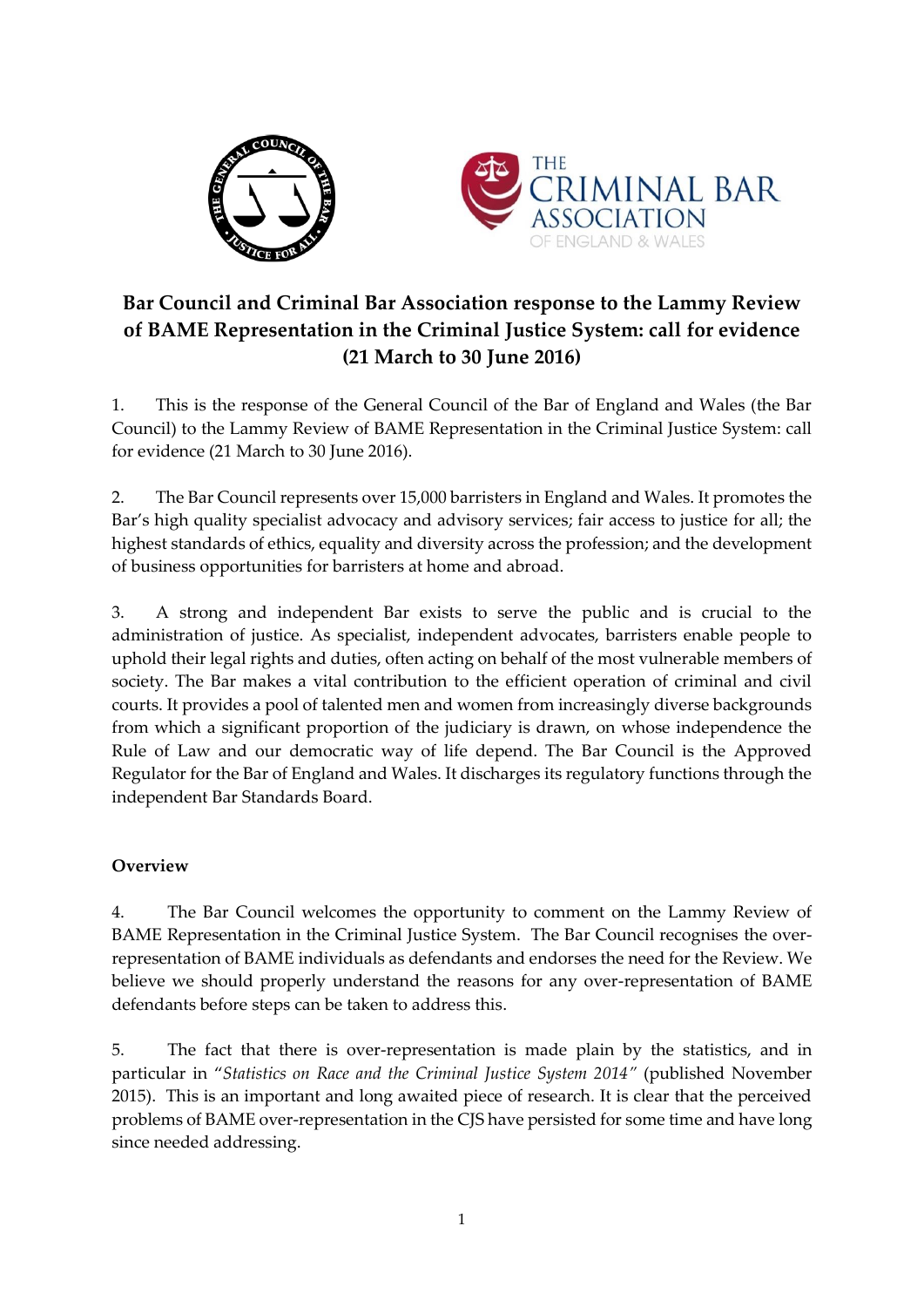6. However, the statistics used in formulating the Review have their own shortcomings and limitations, and prohibit a comprehensive empirical analysis. This means that the most important question *"Are members of the BAME population treated unfairly within the criminal justice system?"* cannot be properly considered. The Bar Council would want this question answered as part of the Review, with solutions being part of the conclusions.

7. We also welcome reference in the Review to the under-representation of BAME individuals in positions of authority in the Criminal Justice System (judges, prison officers, lawyers etc.), and the intention of the Review to explore how this may contribute to the problem.

8. In fairness, many of the questions posed in the Review (in relation to prosecution, sentencing and remand) do contain the important qualification that the figures upon which the questions are asked "… [do] not control for differences between ethnic groups in the type or seriousness of the offences committed, or previous criminal history". However, this is merely added as a "Note" to a "footnote". Without this control the questions inevitably invite anecdotal evidence or speculative theory without evidential underpinnings.

9. While such responses may well have a proper place in a wide reaching review (for instance in gauging the perception of those who are involved with the Criminal Justice System), the Bar Council emphasises the need for that evidence before the Lammy Review is concluded. We believe this is important to maintain the integrity and credibility of any findings or proposals. This issue is of too great a significance to risk being criticised for a lack of supporting evidence and in particular for not comparing "like for like" situations (as was apparently achieved in the review of jury bias and the subsequent report *"Are juries fair? (2010)*).

10. Therefore, whilst we support the purpose of this exercise, any response by the Bar Council will necessarily be limited at this stage for the reasons set out.

11. Having said that, in the spirit of making the exercise as effective as possible we make the following observations and suggestions, of which the provision of improved statistical analysis is paramount. In particular, we note:

- i. That additional dimensions such as 'immigration status,' and 'nationality' do not form part of the research. Whilst we understand why this may be envisaged as being too broad we believe that in order to truly consider equal treatment, all these intertwined aspects need to be considered;
- ii. Further, the perception by a black Defendant of Christian faith may well be very distinct from a black Defendant of Muslim faith. Often the issues of ethnicity and treatment within the Criminal Justice System simply cannot be separated from faith and indeed nationality in the current climate;
- iii. In addition, individuals from a travelling community heritage do not appear to have been referenced within the questions, and it is submitted that this is a relevant ethnic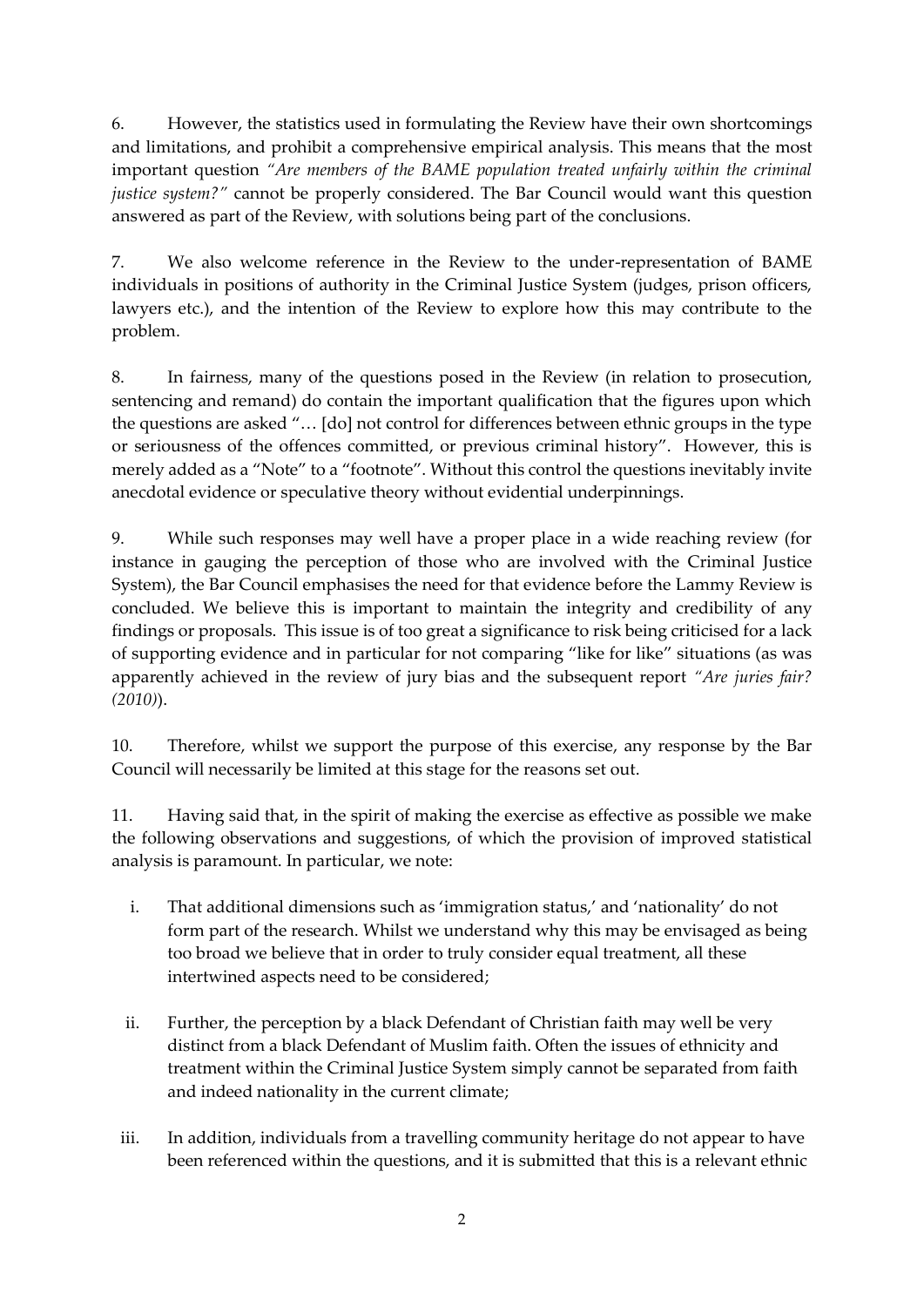group who ought to be referenced within any review of representation of ethnic groups in the Review.

12. It may be worth tackling a small section of the Criminal Justice System such as multi handed murder trials involving Joint Enterprise. The Supreme Court in R v Jogee and others [2016] UKSC 8 has reformed this area somewhat, but the findings of the Justice Committee report in December 2014 are highly pertinent.

*Sir Alan Beith set out that: 'it is noticeable that Black and mixed race young men are disproportionately represented amongst those convicted under joint enterprise…' The Cambridge Institute of Criminology Research sample findings were that, '37.2% of those serving very long sentences for joint enterprise offences were Black/Black British, eleven times the proportion of Black/Black British people in the general population and almost three times as many as in the overall prison population.'* 

*[\(www.crim.cam.ac.uk/research/ltp\\_from\\_young\\_adulthood/evidence\\_to\\_justice\\_committee.p](http://www.crim.cam.ac.uk/research/ltp_from_young_adulthood/evidence_to_justice_committee.pdf) [df\)](http://www.crim.cam.ac.uk/research/ltp_from_young_adulthood/evidence_to_justice_committee.pdf).*

## **Specific Concerns**

- 13. We wish to concentrate on three specific concerns:
	- 1) The first is that the paper begins from too late on in the process. For example, question 11 states that prosecution rates per head of the population are higher for Black adults than for White and Asian adults. Whilst on its own this may be correct, it is meaningless without looking at arrest rates. If a disproportionate number of Black adults are being arrested, then it is no surprise that a disproportionate figure is then prosecuted. It is only by plotting the path of suspects through the system that the problem areas can be properly identified.
	- 2) The second is, as flagged above, the lack of reference to previous convictions in the analysis. For example question 8 states that Black defendants are more likely than White to be remanded in Custody. This again is a meaningless statistic unless viewed in context. If Black defendants have on average more previous convictions, or are charged with more serious offences then it is not surprising that they are more likely to get remanded. Focus then needs to look at why they have more previous/more serious offences. If however, White defendants charged with a similar previous and a similar offences are consistently getting bail when Black defendants are not, then a properly identifiable issue has been raised at that stage in proceedings and ways can be found to address it.
	- 3) Some of the data relied on in the consultation document appears contradictory. This may be reconcilable if more information is made available to contextualise the data. For example, question 10 states BAME defendants are more likely to be acquitted or not tried later. This is potentially a very significant statistic however, question 15 conversely states that BAME defendants are more likely to be convicted.